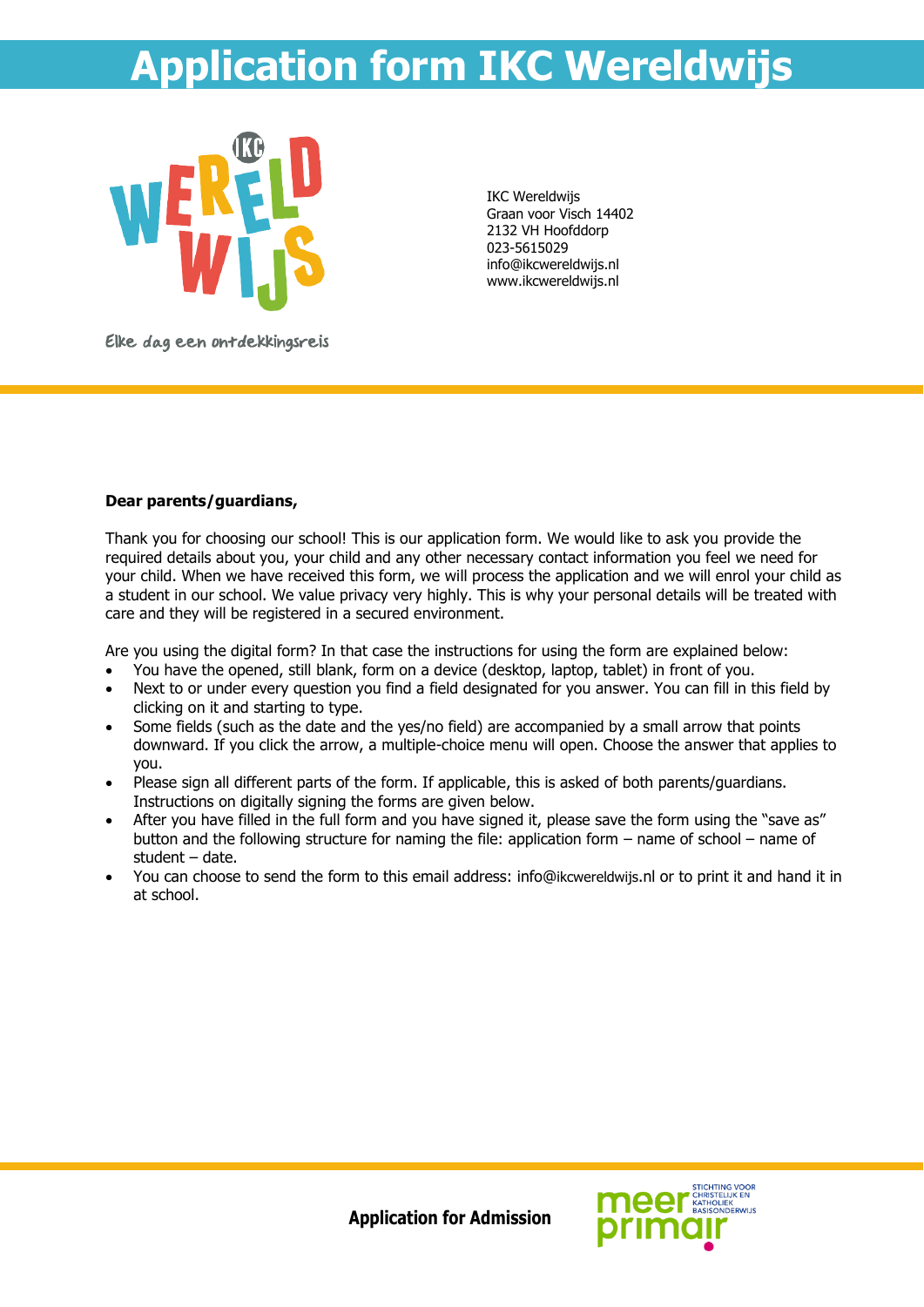# **Application form**

ng

| Last name of student                              | <b>Prefix</b>                    |
|---------------------------------------------------|----------------------------------|
|                                                   | Gender M/F                       |
| <b>First name of student</b>                      | <b>Prefers to be called</b>      |
|                                                   |                                  |
| Date of Birth                                     | <b>Place of Birth</b>            |
|                                                   |                                  |
| Social security number<br><b>Country of Birth</b> | Migrated to the                  |
|                                                   | <b>Netherlands</b>               |
|                                                   |                                  |
| <b>First Nationality</b>                          | Religion*                        |
|                                                   |                                  |
| <b>Second Nationality</b> (if applicable)         | Ethnicorigin*                    |
|                                                   |                                  |
| Previous school(s) attended                       | Name and dates of attendance Pre |
| School, Kindergarten or elementary school         |                                  |
| <b>Early Childhood Eduaction and Care (ECEC)</b>  | Name of ECEC if applicable       |
| yes/no                                            |                                  |

 **Student information**

Please fill out this form

Please list your child's strengths, interests and talents.

Are there any assessments, reports, or documentations regarding your child that we should know about?

Please share any additional information you would like us to know about your child or your family, including areas needing special attention, as well as your goals for your child at our school.

meer STICHTING YOOR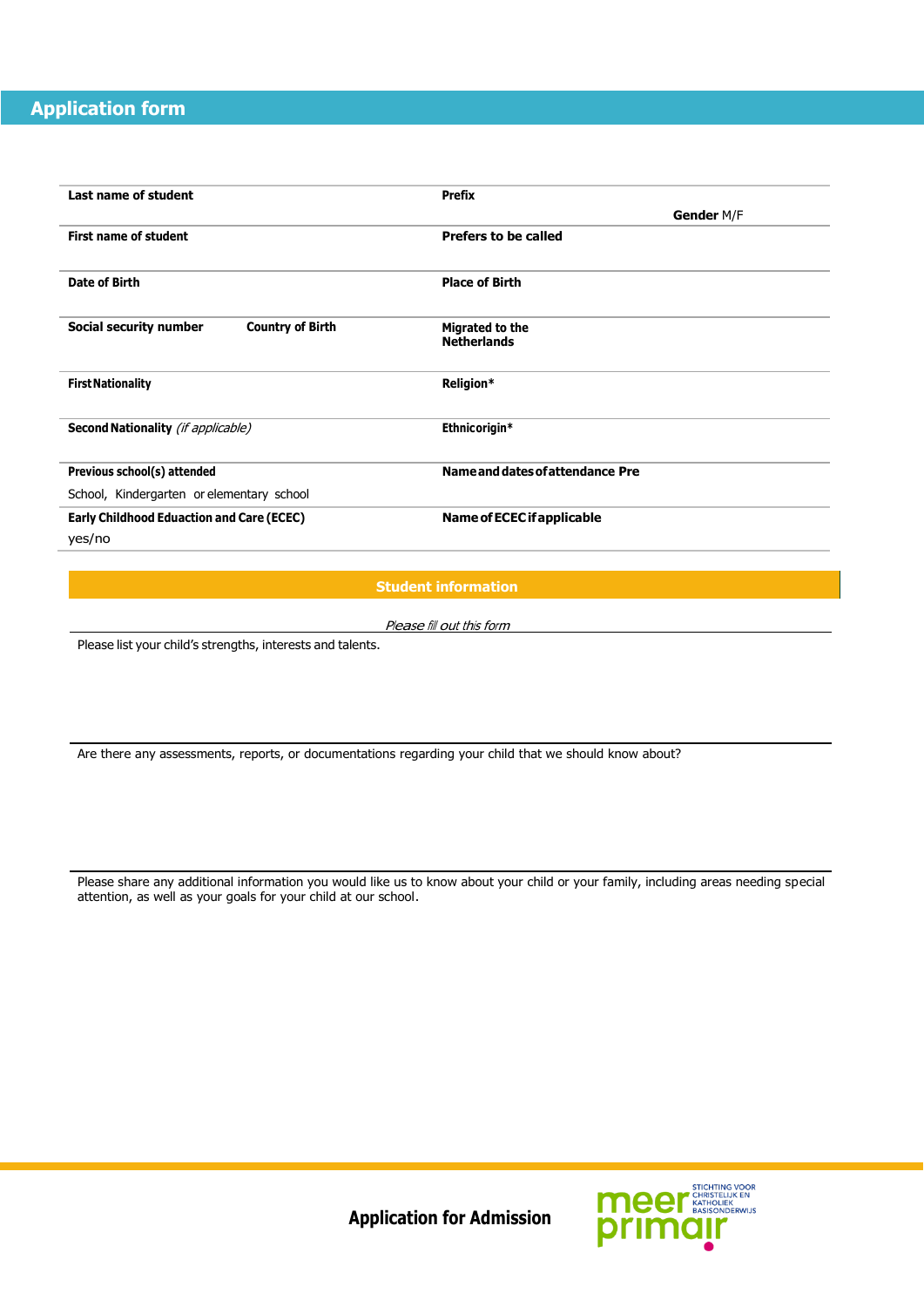|                                        |                            | <b>Information</b>             |                            |
|----------------------------------------|----------------------------|--------------------------------|----------------------------|
| Parent/guardian                        |                            | Parent/guardian                |                            |
| Last name                              | <b>Prefix</b>              | Last name                      | <b>Prefix</b>              |
| <b>First name</b>                      | <b>Initials</b>            | <b>First name</b>              | <b>Initials</b>            |
| name                                   |                            |                                |                            |
| <b>Relation to the student</b>         |                            | <b>Relation to the student</b> |                            |
| <b>Date of Birth</b>                   | <b>Place of Birth</b>      | <b>Date of Birth</b>           | <b>Place of Birth</b>      |
| <b>Country of Birth</b>                |                            | <b>Country of Birth</b>        |                            |
| Occupation*                            |                            | Occupation*                    |                            |
| Education*                             |                            | Education*                     |                            |
| Employer*                              |                            | Employer*                      |                            |
| <b>Cell Phone</b><br><b>Work Phone</b> |                            | <b>Cell Phone</b>              | <b>Work Phone</b>          |
| <b>Marital status</b>                  |                            | <b>Marital status</b>          |                            |
| <b>Email Address</b>                   |                            | <b>Email Address</b>           |                            |
| email                                  |                            | email                          |                            |
| Zip code<br><b>Address</b>             |                            | <b>Address</b><br>Zipcode      |                            |
| <b>Street</b>                          | <b>Private</b><br>address? | <b>Street</b>                  | <b>Private</b><br>address? |
|                                        | yes/no                     |                                | yes/no                     |
| <b>City</b>                            |                            | <b>City</b>                    |                            |
| Phone number at home                   | <b>Private</b><br>number?  | <b>Phone number at home</b>    | <b>Private</b><br>number?  |
|                                        | yes/no                     |                                | yes/no                     |
|                                        |                            | <b>Additional information</b>  |                            |

| <b>Siblings</b>                            | Name and date of birth siblings |  |
|--------------------------------------------|---------------------------------|--|
| Aantal                                     |                                 |  |
| Language(s) spoken at home                 |                                 |  |
|                                            |                                 |  |
|                                            |                                 |  |
| Name and phone number general practitioner | Name and phone number dentist   |  |
|                                            |                                 |  |
| <b>Emergency contact name</b>              | <b>Emergency phone</b>          |  |

**What is the relationship between the emergency contact and the child?**

 **\* parent/guardian can choose to provide these details**

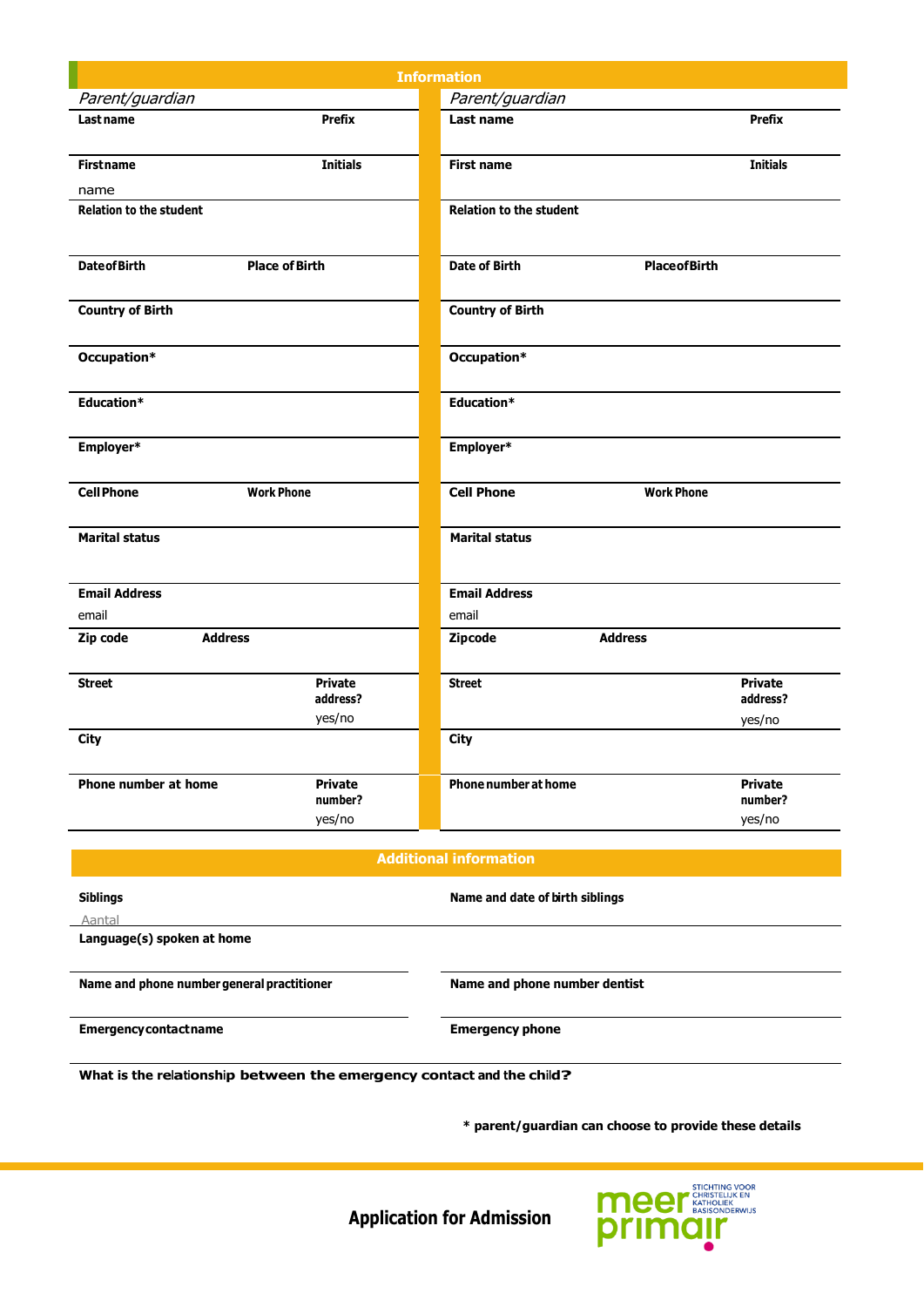Hereby the parents/guardians declare:

- to respect the school's fundamentals, origins and goals;
- to agree to let their child participate in activities organised by the school;
- to attend (as much as possible) the parent/information gatherings organised by the school;
- to have been informed of the availability of the school's student charter and the regulation of complaints by Meer Primair on the website of Meer Primair – [www.meerprimair.nl;](http://www.meerprimair.nl/)
- to give permission to request information about their child with the kindergarten, day care, GGD and/or other external authorities if their child is under the age of 4;
- to give permission to request information about their child with the current primary school if their child is four years old or older;
- that their child, if the child 4 years old or younger, has not been enrolled in another primary school in the six months prior to the child's first day of school at IKC Wereldwijs;
- to give permission for regularly checking their child for head lice;
- to have truthfully filled in the application form, the parent/guardian declaration and the permission of the use of visual materials.

| Name parent/guardian 1 | Name parent/guardian 2 |
|------------------------|------------------------|
|                        |                        |
|                        |                        |
| Signature              | Signature              |
|                        |                        |
|                        |                        |
|                        |                        |
|                        |                        |
|                        |                        |
|                        |                        |
|                        |                        |
|                        |                        |
|                        |                        |
|                        |                        |
|                        |                        |
|                        |                        |
|                        |                        |
|                        |                        |

Date: **Date:** Date: **Date: Date: Date: Date: Date: Date: Date: Date: Date: Date: Date: Date: Date: Date: Date: Date: Date: Date: Date: Date: Date: Date: Date: Date: Date: D** 

Add your signature

**Use a website : MyLiveSignature** use your mouse to draw a signature, then select 'Create Signature' to save your signature. **Use a smartphone: SketchPad** (iPhone) or **Signature Saver** (Android) to make your signature. **Afterwards select your signature and insert this in the form**

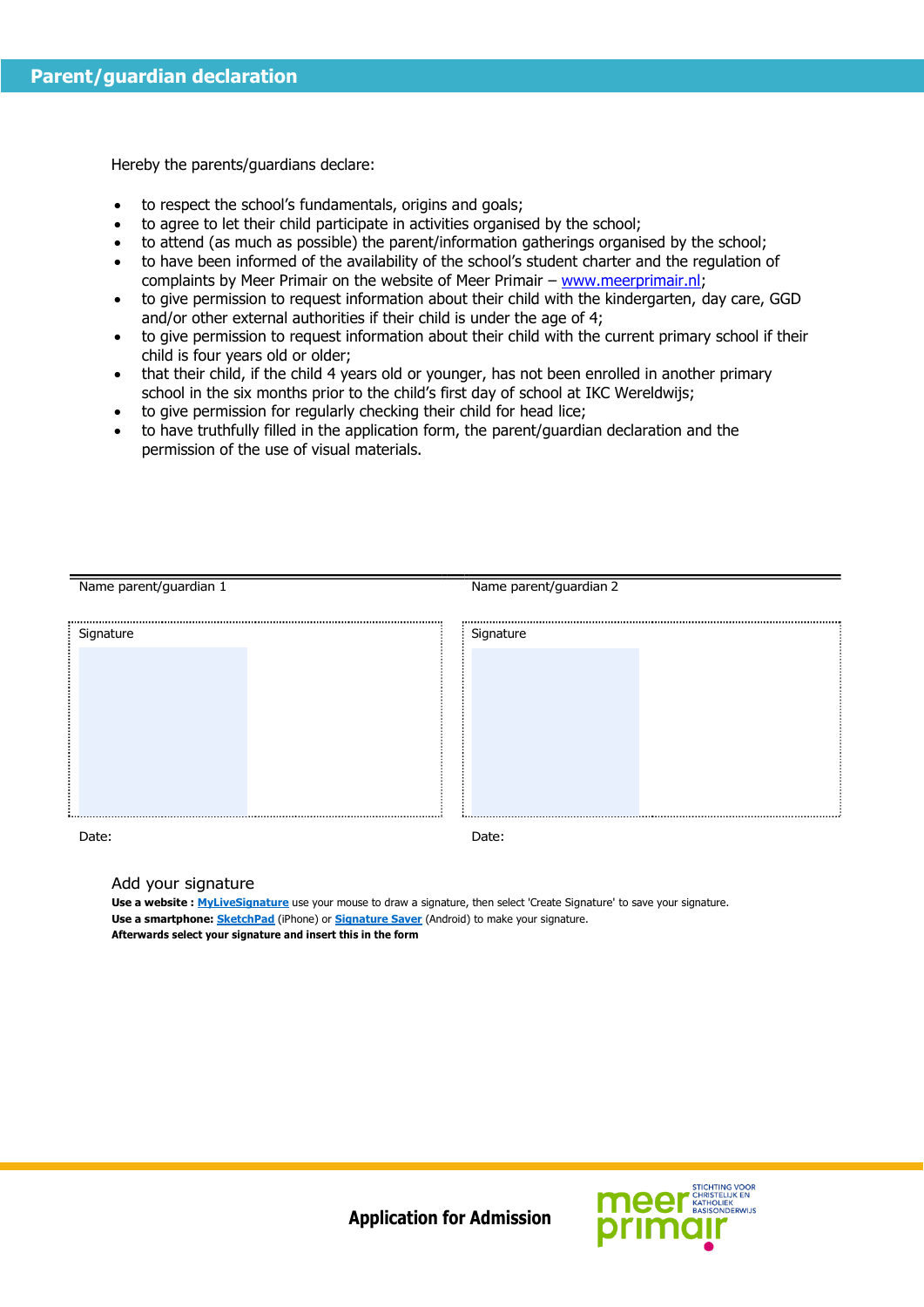#### **Appendix 1: Consent form for the course of action in case the child gets ill or injured at school**

This is a standard form, which is completed for each student enrolled. This form is an attachment to the formal registration form and contains agreements on how the school will act in case a student falls ill at school. Please note that this form does not concern specific medical situations. As a result of the data entered, conversations may follow with parents / guardians to discuss the specific care needed for a student. This form contains the following information:

#### **Declaration of permission to act in case the student falls ill or is injured at school**

It may occur that your child arrives at school just fine and during school hours, for example, becomes ill, gets injured or stung by an insect. In such cases, the school always contacts you as a parent, guardian or a another person designated by you. Occasionally, it happens that all these persons cannot be reached. When this situation arises, the school will consider carefully whether your child benefits from seclusion and needs rest. When in doubt, a doctor will always be consulted. Please inform us about which persons should be contacted consecutively in case the parents / guardians cannot be reached.

The undersigned agrees with the above-mentioned procedure for the benefit of:

| Name of student:<br>Date of Birth:                      | (Please note that this parent/guardian is the first to call)              |                                                                                                                         |
|---------------------------------------------------------|---------------------------------------------------------------------------|-------------------------------------------------------------------------------------------------------------------------|
|                                                         |                                                                           |                                                                                                                         |
|                                                         |                                                                           |                                                                                                                         |
|                                                         | Persons to be warned in case the 1st parent / guardian cannot be reached: |                                                                                                                         |
|                                                         |                                                                           |                                                                                                                         |
|                                                         |                                                                           |                                                                                                                         |
| My child is hypersensitive / allergic to the following: |                                                                           |                                                                                                                         |
|                                                         |                                                                           | You, parents / guardians, are obliged and responsible, to ensure that the information on this form is up to date at all |

times and is present / accessible at school during the whole time your child is enrolled in our school. It is very important for the health of your child that the information remains accurate. For this reason, you declare by signing this form that you will report any relevant changes to the school management immediately.

#### **Signature by parents / guardians:**

Name parent/guardian 1 Name parent/guardian 2

| Signature | Signature |  |
|-----------|-----------|--|
|           |           |  |
| Date:     | Date:     |  |

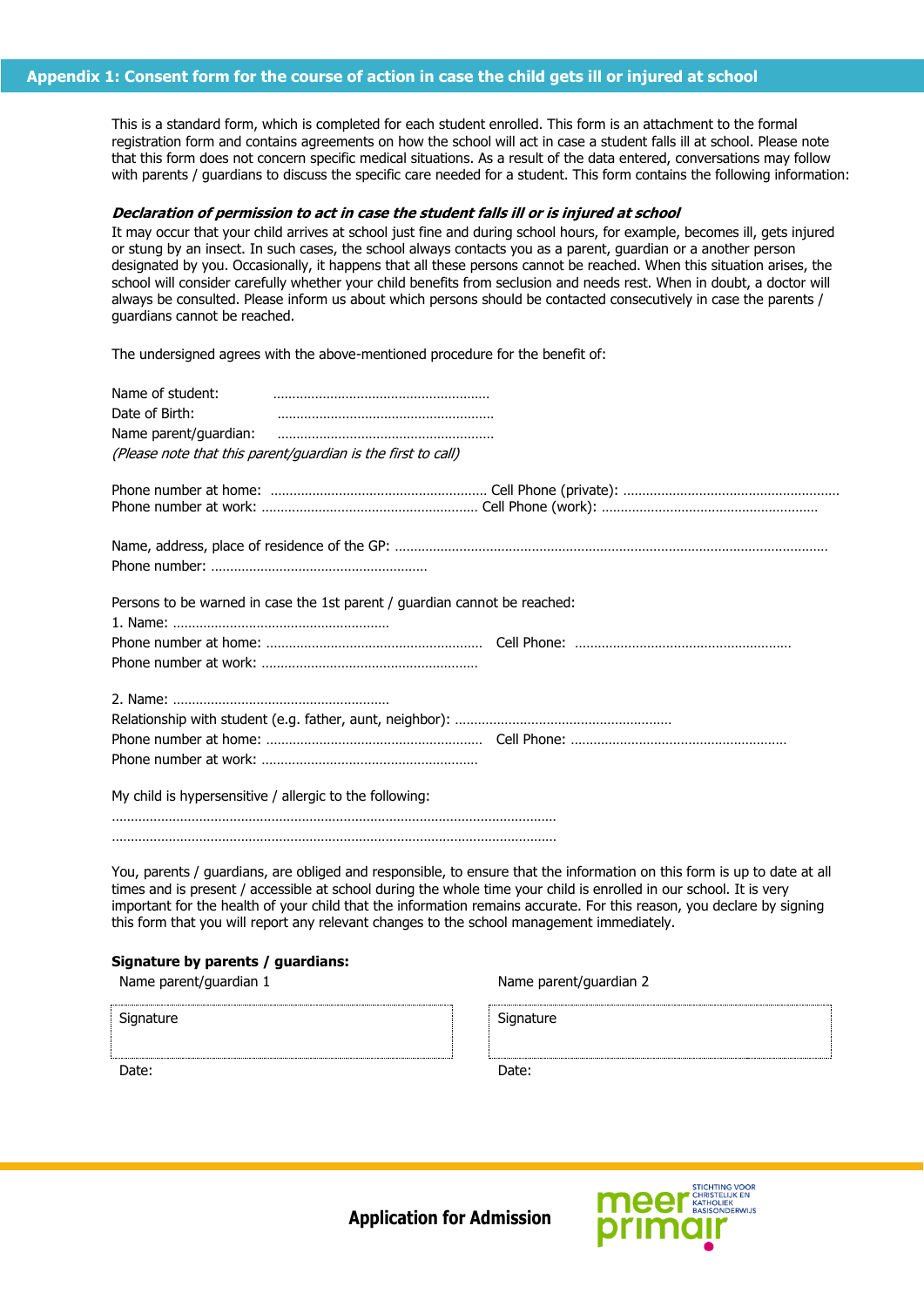#### Dear parent(s) / guardian(s),

Since the 25<sup>th</sup> of May, 2018, the enforcement of the General Data Protection Regulation (GDPR) has started. This new privacy law applies throughout the European Union and aims to improve the protection of personal data. Organizations that work with personal data must ensure that this information is used, managed and stored securely only by those who have a *professional interest* in it.

As a primary school we process personal data of your child(ren) in order to be able to fulfill our obligations as an educational institution. For example, we collect data to register your child as a student at our school and to keep track of their learning development. In addition, we have a legal obligation to forward certain data to other parties, such as DUO (Ministry of Education) and compulsory education. The basic principle is as follows: solely in case there is a legal ground to process and share personal data with other organizations and / or persons we are allowed to do so. Therefore, we may organize our information provision in a different way compared to what you may be used to.

In addition to this legal ground, GDPR entails that extra permission must be requested for the use of certain personal data of our students. For children under the age of 16, only the parent(s) / guardian(s) are allowed to sign this permission. As such, we will annually ask your permission for the use of visual material. Our primary school demonstrates to for example (potential) parents / guardians and (potential) students where we are up to by the use of visual material (photos and videos). Recordings are made on various occasions. For example during activities, school trips and lessons. Your son / daughter may be visible in these photos / videos.

Please note that we handle all photos and videos with great care. We do not publish images or videos that could harm students. Moreover, we do not provide photos or videos with names of students. Nevertheless, we are required by law to ask for your permission to use images of your son / daughter as he / she is younger than 16 years.

Your consent only applies to visual material that is made by us or on our behalf. However, other parents may also take pictures during school activities on certain occasions. Although this is outside our school's sphere of influence, we trust that these parents are also reluctant / cautious about posting and sharing those images on the internet.

Please note that you may always withdraw the consent you have given. You may also give permission later. In case we would like to use an image for another purpose than stated in the permission form, we will reach out to you first. In any case, no images of your son / daughter will be used and shared without your permission.

#### **Hereby, we ask you to inform us for what purposes we are allowed to use visual material of your son / daughter. In this permission form we explicated where we may use this material and for what purposes.**

#### **Would you be so kind as to submit the permission form at the same time as the registration form?**

Thanks in advance for your cooperation.

Sincerely, Managing Board